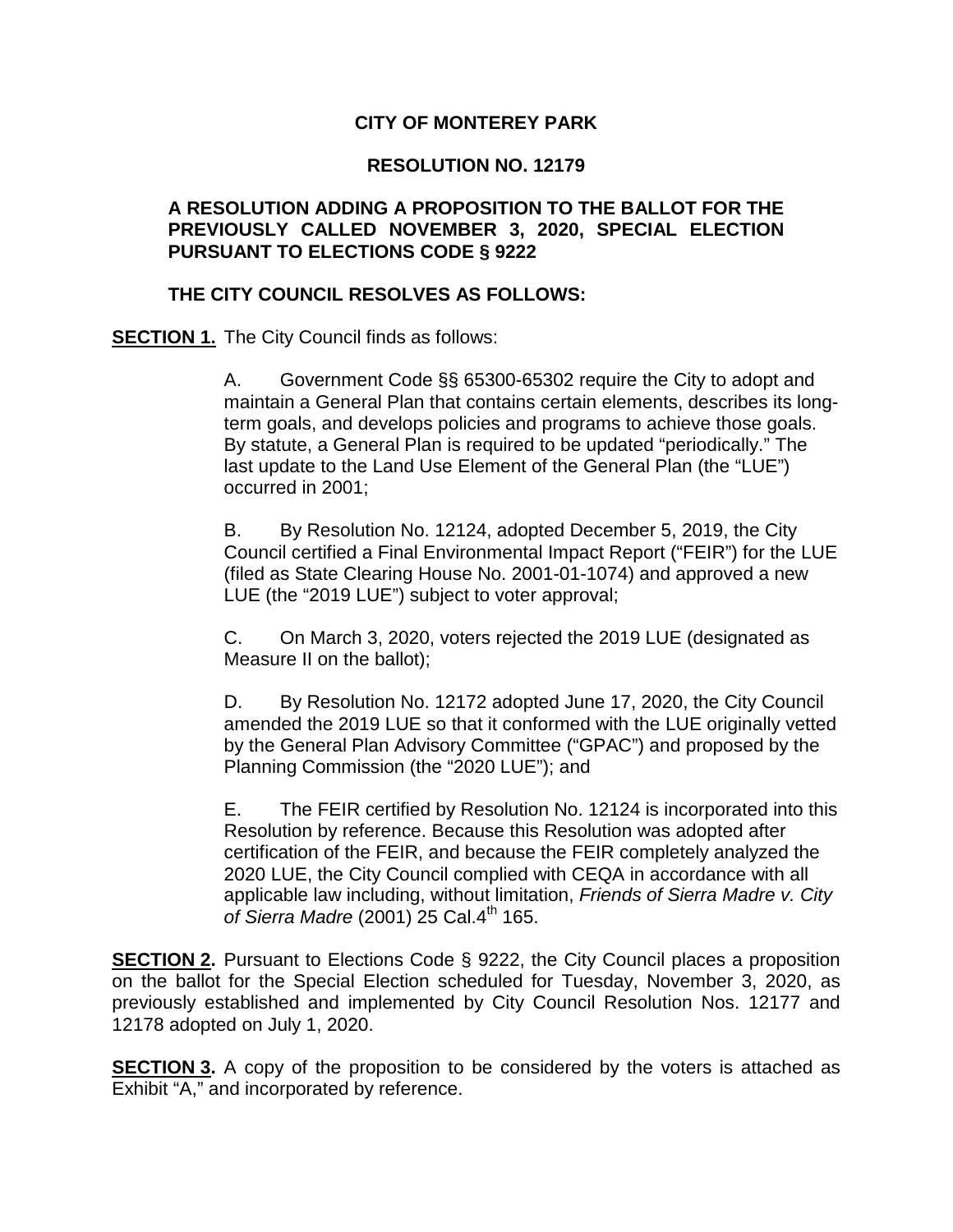**SECTION 4.** Pursuant to Elections Code §§ 9222, 9603, and 13119, the exact form of the question to be voted on at the election as it should appear on the ballot is as follows:

| <b>Revised Monterey Park</b><br><b>2040 Land Use Element Proposition</b>         | YFS |
|----------------------------------------------------------------------------------|-----|
| Shall the Revised Monterey Park 2040 Land Use<br>Element Proposition be adopted? | NΩ  |

**SECTION 5.** The City Clerk must certify to the passage and adoption of this Resolution; enter the same in the book of original Resolutions; and make a minute of the passage and adoption thereof in the records of the proceedings of the City Council in the minutes of the meeting at which the same is passed and adopted.

**SECTION 6.** The Mayor, or presiding officer, is hereby authorized to affix a signature to this Resolution signifying its adoption by the City Council of the City of Monterey Park, and the City Clerk, or designee, is directed to attest thereto.

**SECTION 7.** This Resolution will become effective immediately upon adoption.

**PASSED, APPROVED, AND ADOPTED BY THE CITY COUNCIL OF THE CITY OF MONTEREY PARK ON THIS 1st DAY OF JULY, 2020.**

**ATTEST: Vincent Chang, City** 

 **Hans Liang, Mayor**

 $\overline{a}$ 

**APPROVED AS TO FORM:**

**\_\_\_\_\_\_\_\_\_\_\_\_\_\_\_\_\_\_\_\_\_\_\_\_\_\_\_\_\_\_\_\_ Karl H. Berger, Assistant City Attorney** 

**Attachment:**

Exhibit A – Full Text of the Ballot Measure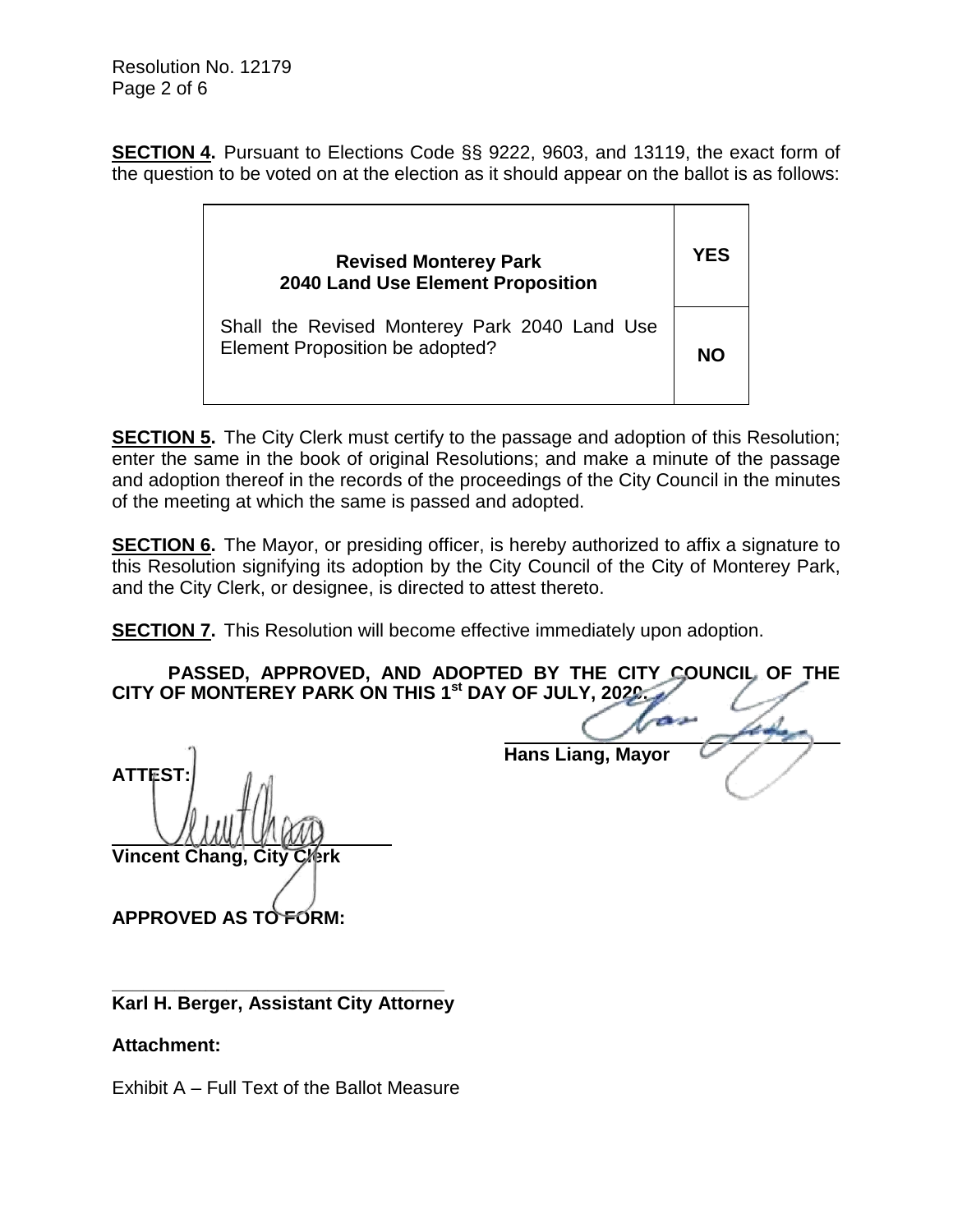Resolution No. 12179 Page 3 of 6

STATE OF CALIFORNIA (1)

COUNTY OF LOS ANGELES ) § CITY OF MONTEREY PARK )

I, Vincent D. Chang, City Clerk of the City of Monterey Park, California, do hereby certify that the foregoing Resolution No. 12179 was duly adopted by the City Council of the City of Monterey Park at a regular meeting held on the  $1<sup>st</sup>$  day of July, 2020, by the following vote:

Ayes Council Members: Yiu, Lo, Sornoso, Chan, Liang Noes: Council Members: None Abstain: Council Members: None Absent: Council Members: None

Dated this  $1<sup>st</sup>$  day of July, 2020.

 $\sim$ Vincent D. Chang, City

City of Monterey Park, California

*Electronic Signatures.* This Resolution may be executed with electronic signatures in accordance with Government Code §16.5. Such electronic signatures will be treated in all respects as having the same effect as an original signature.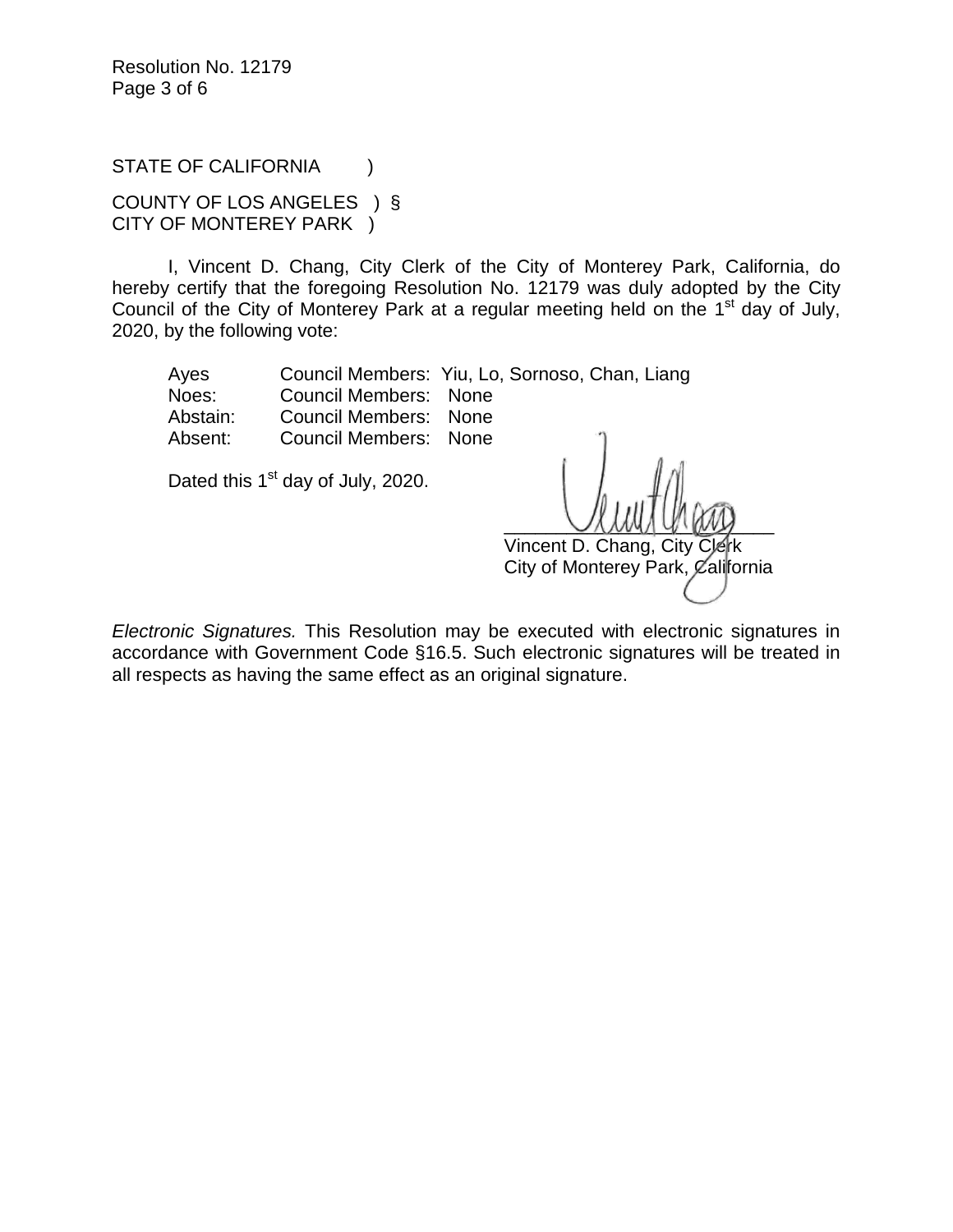Resolution No. 12179 Page 4 of 6

# **EXHIBIT A**

## **BALLOT PROPOSITION TO BE SUBMITTED DIRECTLY TO THE VOTERS**

The People of the City of Monterey Park do ordain as follows:

SECTION 1: *Title*. This proposition is entitled the "Revised Monterey Park 2040 Land Use Element Proposition."

SECTION 2: *Adoption of Land Use Element of the General Plan*. The Land Use Element of the Monterey Park General Plan approved by the City Council on June 17, 2020 (the "2020 LUE") is adopted by this reference as if fully set forth. Because the 2020 LUE is voluminous (more than 100 pages), the full text of the measure may be accessed on the City's website at the following web site address: www.montereypark.ca.gov/MPKLUE/Nov2020.

#### SECTION 3: *Implementation of this Proposition.*

A. *City Council Authority*. Pursuant to Elections Code § 9217, the People authorize and direct the City Council to promptly take appropriate actions needed to implement this Proposition including, without limitation, adopting all zoning regulations needed to effectuate this Proposition by ordinance. Upon the effective date of this Proposition and notwithstanding any limitation on the City Council's authority set forth in this Proposition or the Monterey Park Municipal Code, all land use regulations adopted by the City Council that are consistent with this Proposition are retroactively ratified and validated by the People.

B. *Reconciliation with Competing Proposition.* In the event another ballot measure (a "Competing Proposition") appears on the same ballot as this Proposition that seeks to adopt, impose, or amend any limitations or restrictions, or other regulations or requirements, including, without limitation, those with respect to the actions authorized by this Proposition, that differ in any respect to or supplement, those contained in this Proposition, the People declare their intention that, if both the Competing Proposition and this Proposition receive a majority of votes cast, the Competing Proposition and this Proposition be fully adopted except to the extent that specific provisions contained in each measure are deemed to be in direct conflict with each other on a "provision by provision" basis pursuant to *Yoshisato v. Superior Court* (1992) 2 Cal. 4th 978. With respect to any such directly conflicting provisions, the specific provisions of the Proposition receiving the greater number of votes will prevail.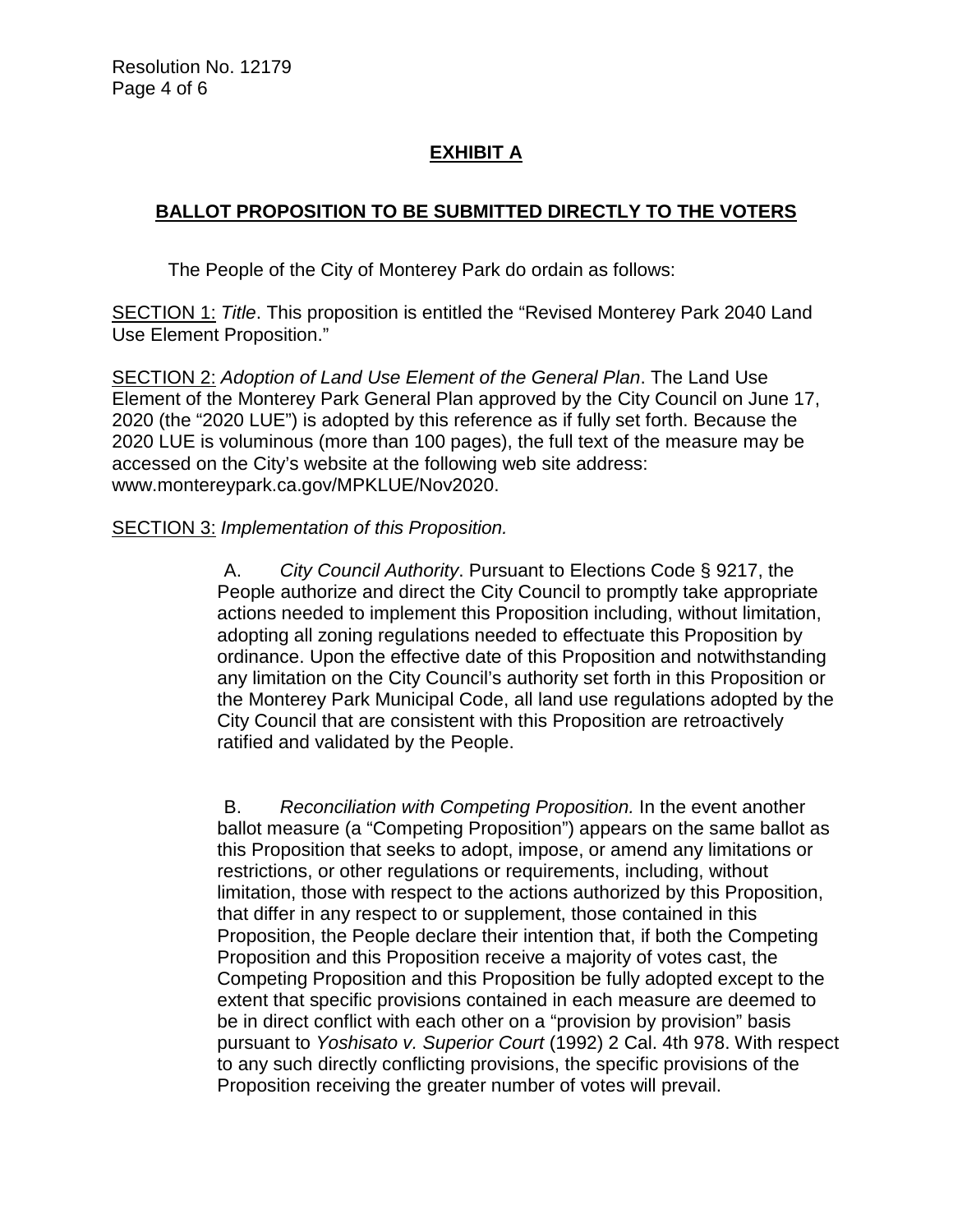Resolution No. 12179 Page 5 of 6

SECTION 4: *Interpretation*. This Proposition must be interpreted to be consistent with all federal and state laws, rules, and regulations. If any section, sub-section, sentence, clause, phrase, part, or portion of this Proposition is held to be invalid or unconstitutional by a final judgment of a court of competent jurisdiction, such decision does not affect the validity of the remaining portions of this Proposition. The People declare that this Proposition, and each section, sub-section, sentence, clause, phrase, part, or portion thereof, would have been adopted or passed irrespective of the fact that any one or more sections, sub-sections, sentences, clauses, phrases, part, or portion is found to be invalid. If any provision of this Proposition is held invalid as applied to any person or circumstance, such invalidity does not affect any application of this Proposition that can be given effect without the invalid application.

SECTION 5: *Repeal and Supersession*. The People adopt this Proposition with the specific intent of superseding any contrary regulation, including those previously adopted by the People, or administrative policy and procedure. Consequently, all regulations that conflict with this Proposition are repealed or modified to reconcile them with this Proposition.

SECTION 6: *Construction*. This Proposition must be broadly construed to achieve the purposes stated in this Proposition. It is the People's intent that the provisions of this Proposition be interpreted or implemented by the City and others in a manner that facilitates the purposes set forth in this Proposition.

SECTION 7: *Enforceability*. Repeal of any provision of the previous LUE, MPMC, or other ordinance implemented by this Proposition does not affect any penalty, forfeiture, or liability incurred before, or preclude prosecution and imposition of penalties for any violation occurring before this Proposition's effective date. Any such repealed part will remain in full force and effect for sustaining action or prosecuting violations occurring before the effective date of this Proposition.

SECTION 8: *Validity of Previous Code Sections*. If this entire Proposition or its application is deemed invalid by a court of competent jurisdiction, any repeal or amendment of the 2020 LUE, MPMC, or other ordinance implemented by this Proposition will be rendered void and cause such previous LUE, MPMC provision, or other the ordinance to remain in full force and effect for all purposes.

SECTION 9: *Severability*. If any portion of this Proposition is held by a court of competent jurisdiction to be invalid, the remainder of the Proposition and the application of such provision to other persons or circumstances will not be affected thereby. We the People indicate our strong desire that: (i) the City Council use its best efforts to sustain and reenact that portion, and (ii) the City Council implement this Proposition by taking all steps possible to cure any inadequacies or deficiencies identified by the court in a manner consistent with the express and implied intent of this Proposition, and then adopting or reenacting such portion as necessary or desirable to allow its implementation.